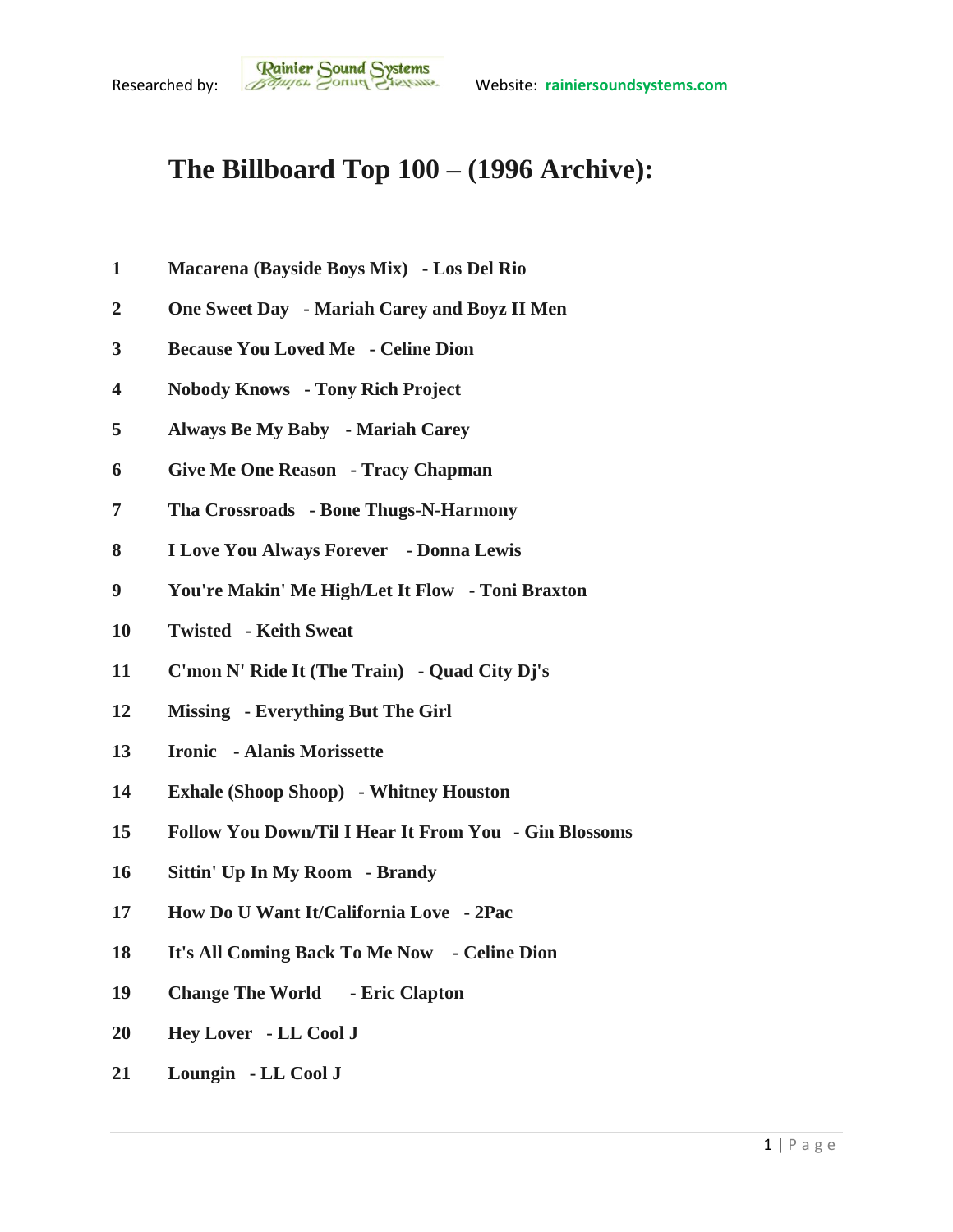- **Insensitive - Jann Arden**
- **Be My Lover - La Bouche**
- **Name - Goo Goo Dolls**
- **Who Will Save Your Soul - Jewel**
- **Where Do You Go - No Mercy**
- **I Can't Sleep Baby (If I) - R. Kelly**
- **Counting Blue Cars - Dishwalla**
- **You Learn/You Oughta Know - Alanis Morissette**
- **One Of Us - Joan Osborne**
- **Wonder - Natalie Merchant**
- **Not Gon' Cry - Mary J. Blige**
- **Gangsta's Paradise - Coolio**
- **Only You - 112 Featuring The Notorious B.I.G.**
- **Down Low (Nobody Has To Know) - R. Kelly**
- **You're The One - SWV**
- **Sweet Dreams - La Bouche**
- **Before You Walk Out Of My Life - Monica**
- **Breakfast At Tiffany's - Deep Blue Something**
- **One - U2**
- **The World I Know - Collective Soul**
- **No Diggity - BLACKstreet (Featuring Dr. Dre)**
- **Anything - 3t**
- **1979 - The Smashing Pumpkins**
- **Diggin' On You - TLC**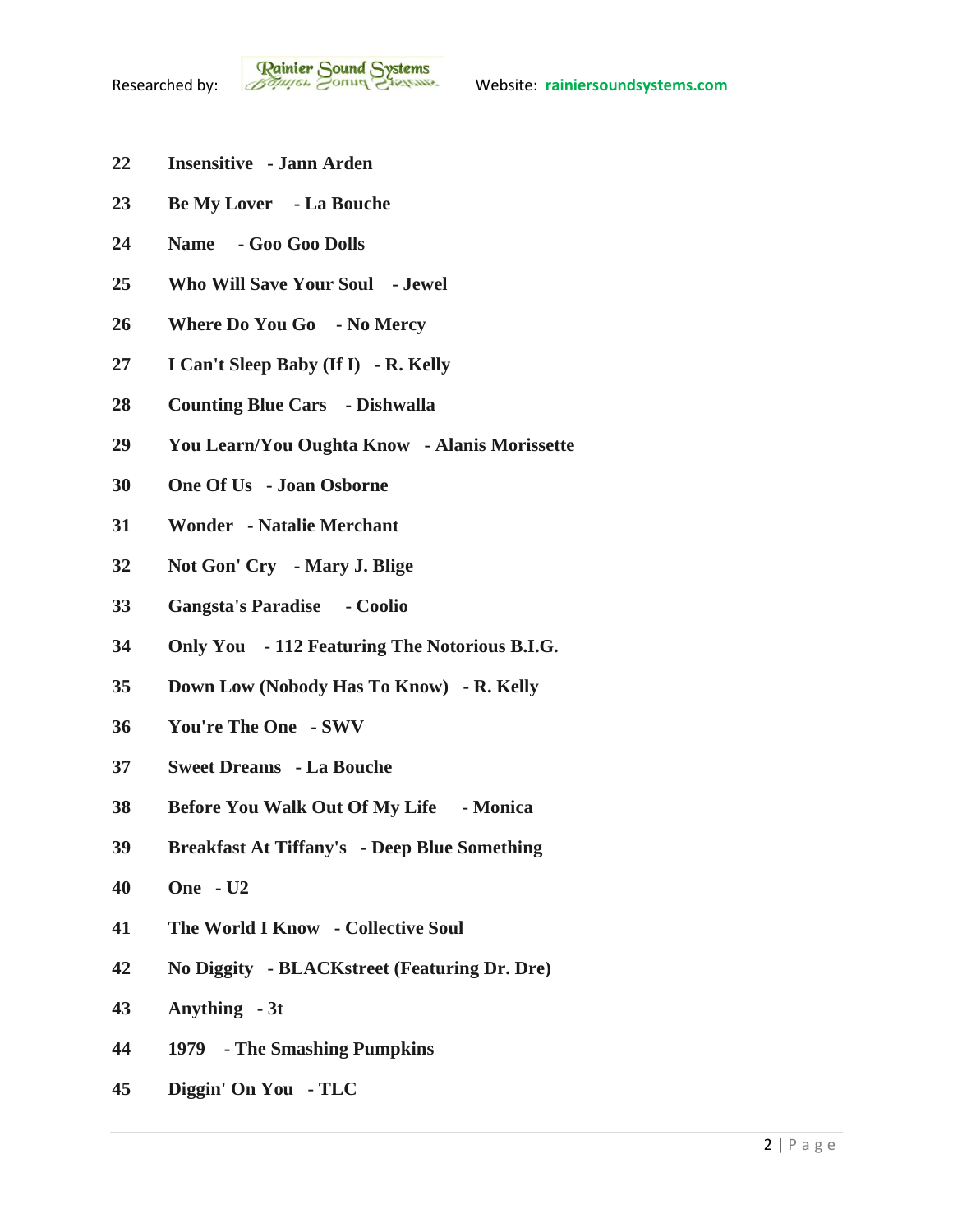- **Why I Love You So Much/Ain't Nobody - Monica**
- **Kissin' You - Total**
- **Count On Me - Whitney Houston and Cece Winans**
- **Fantasy - Mariah Carey**
- **Time - Hootie and The Blowfish**
- **You'll See - Madonna**
- **Last Night - Az Yet**
- **Mouth Merril Bainbridge**
- **The Earth - The Sun**
- **All The Things (Your Man Won't Do) - Joe**
- **Wonderwall - Oasis**
- **Woo-hah!! Got You All In Check - Busta Rhymes**
- **Tell Me - Groove Theory**
- **Elevators (Me and You) - Outkast**
- **Hook - Blues Traveler**
- **Doin It - LL Cool J**
- **Fastlove - George Michael**
- **Touch Me Tease Me - Case Featuring Foxxy Brown**
- **Tonite's Tha Night - Kris Kross**
- **Children - Robert Miles**
- **Theme From Mission: Impossible - Adam Clayton and Larry Mullen**
- **Closer To Free - Bodeans**
- **Just A Girl - No Doubt**
- **If Your Girl Only Knew - Aaliyah**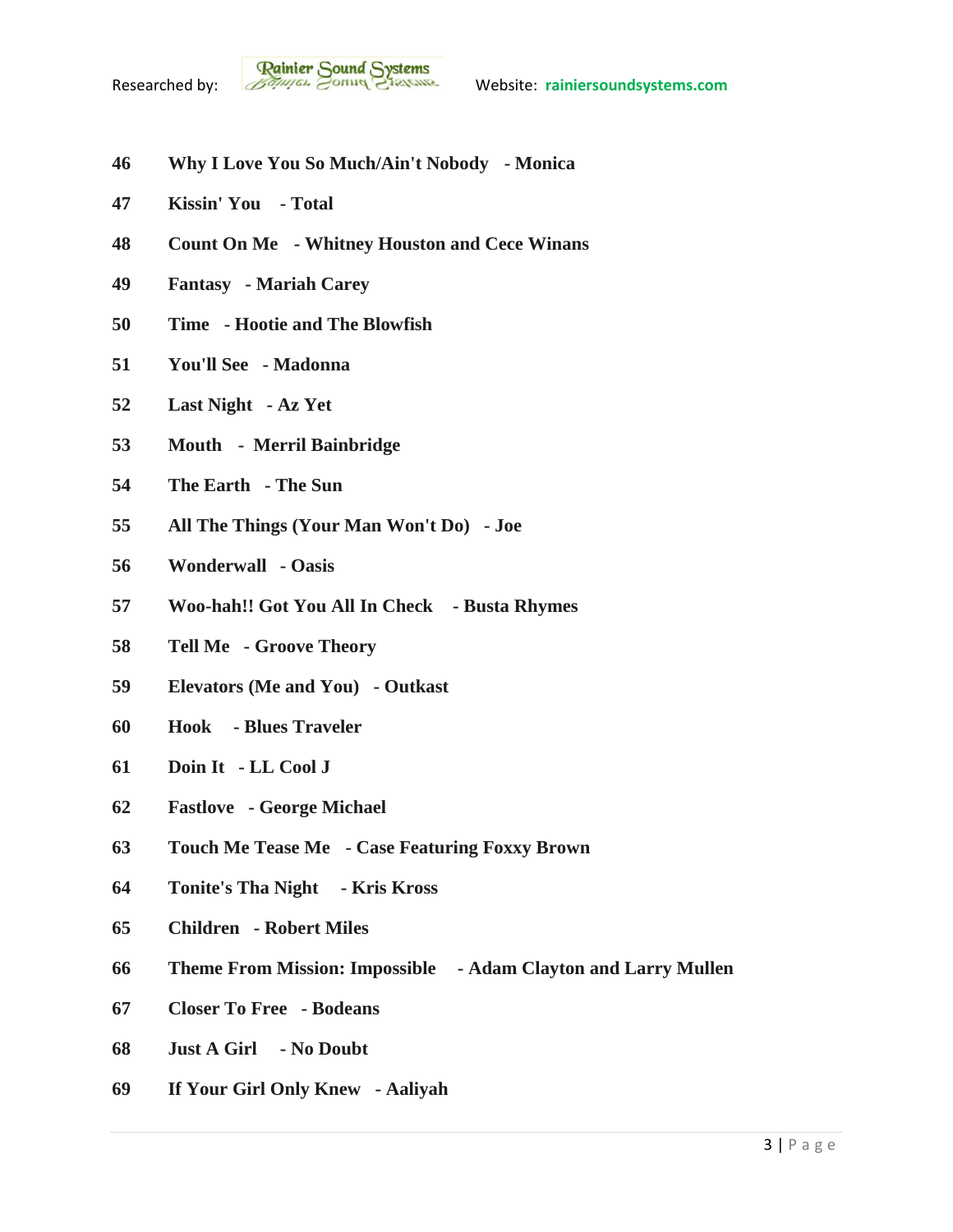- **Lady - D'angelo**
- **Key West Intermezzo (I Saw You First) - John Mellencamp**
- **Pony - Ginuwine**
- **Nobody - Keith Sweat**
- **Old Man and Me (When I Get To Heaven) - Hootie and The Blowfish**
- **If It Makes You Happy - Sheryl Crow**
- **As I Lay Me Down - Sophie B. Hawkins**
- **Keep On - Keepin' On**
- **Jealousy - Natalie Merchant**
- **I Want To Come Over - Melissa Etheridge**
- **Who Do U Love - Deborah Cox**
- **Un-Break My Heart - Toni Braxton**
- **This Is Your Night - Amber**
- **You Remind Me Of Something - R. Kelly**
- **Runaway - Janet Jackson**
- **Set U Free - Planet Soul**
- **Hit Me Off - New Edition**
- **No One Else - Total**
- **My Boo - Ghost Town Dj's**
- **Get Money - Junior M.A.F.I.A.**
- **That Girl - Maxi Priest Featuring Shaggy**
- **Po Pimp - Do Or Die**
- **Until It Sleeps - Metallica**
- **Hay - Crucial Conflict**